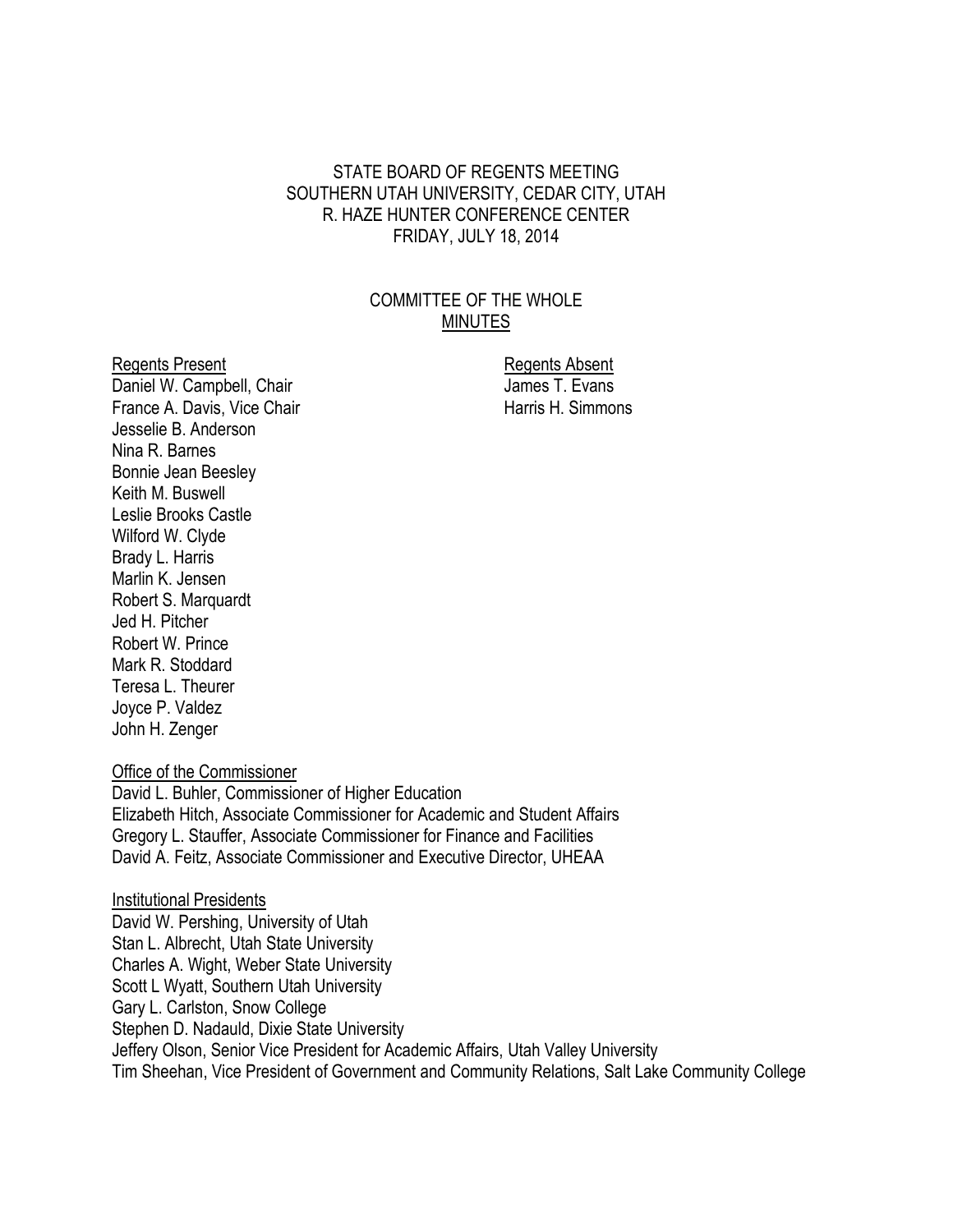Minutes of Meeting July 18, 2014 Page 2

Other Commissioner's Office and institutional personnel were also present. The signed role is on file in the Commissioner's Office.

The Board of Regents began the day at 7:30 a.m. with a breakfast meeting; they were joined by the Southern Utah University Board of Trustees. Following breakfast, the Board of Regents met with the Institution Presidents at 9:00 a.m., for one hour, discussing possible issues the Utah System of Higher Education and the Board of Regents could focus on in the coming year. The Regents then met in committees until 11:30 a.m.

## **The Committee of the Whole was called to order at 11:35 a.m.**

Chair Campbell welcomed new student regent Brady Harris and reported he was sworn into office the day previously at Dixie State University. Chair Campbell excused Regents Simmons and Evans.

### State of the University

President Wyatt gave a presentation on the state of Southern Utah University focusing on many of the university's successful student programs, such as Campus Connections, New Student Orientation, Thunder Academy and the Passport Program.

## **The Committee of the Whole broke for lunch at 12:00 p.m. and was called back to order by Chair Campbell at 12:55 p.m.**

# General Consent Calendar (TAB R)

**On a motion by Regent Barnes, and seconded by Regent Zenger, the following items were approved on the Regents' General Consent Calendar:**

- A. Minutes Minutes of the Board meeting May 16, 2014, Weber State University, Ogden, Utah.
- B. Grant Proposals
- C. Awards
- D. Academic Items Received and Approved
- E. Executive Committee Item Approved

# Reports of Board Committees

# *Academic and Student Affairs Committee*

USHE Completion Grants (TAB A) Regent Prince briefly reported on this information item. No action was taken.

State Systems Transformation Co-creation Participation (TAB B) Regent Prince briefly reported on this information item. No action was taken.

Utah Data Alliance (UDA) – Update Report (TAB C)

Regent Prince briefly reported on this information item. No action was taken.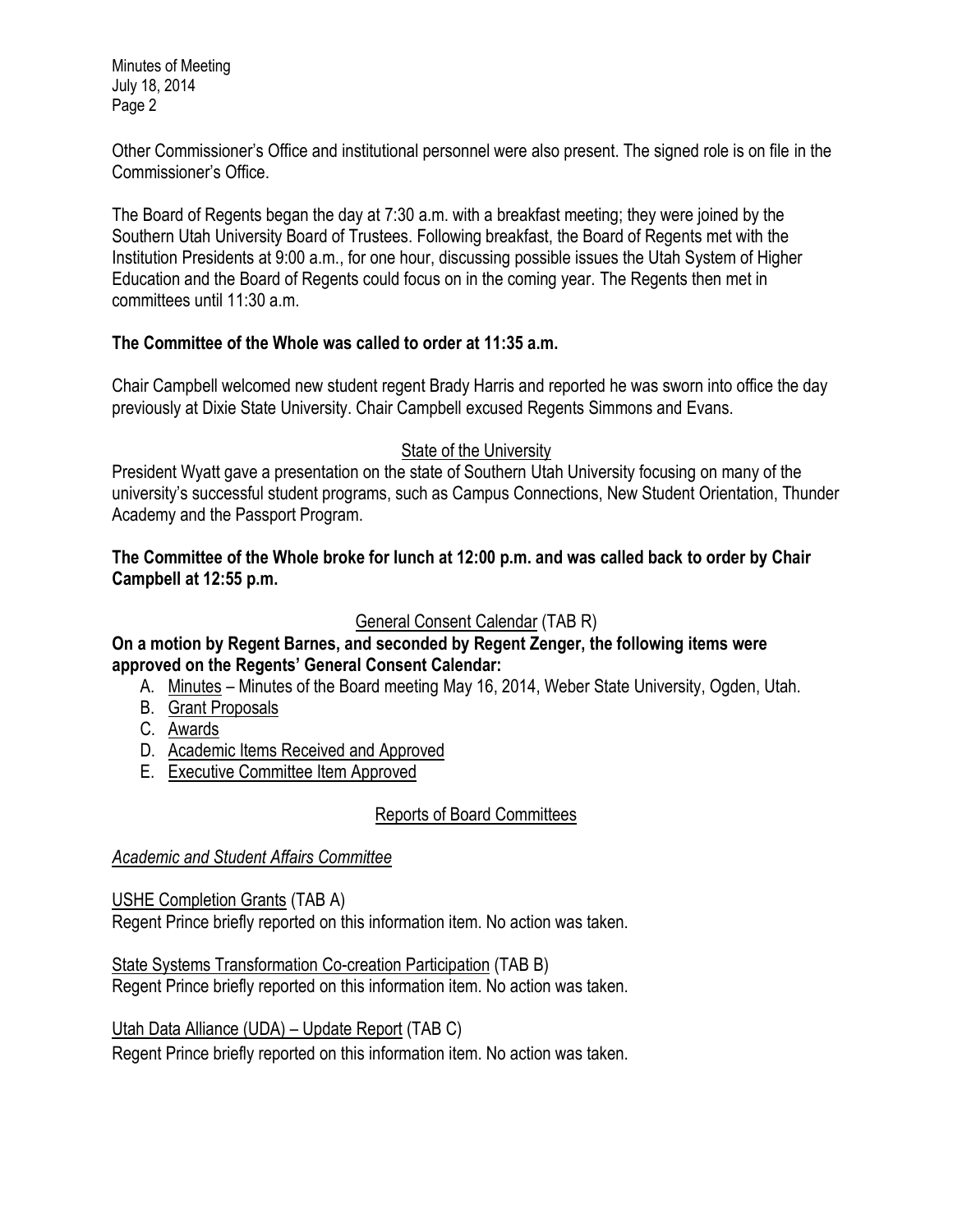#### *Finance/Facilities Committee*

Southern Utah University – Campus Master Plan Approval (TAB D)

Regent Marquardt reported on three changes to the updated SUU Campus Master Plan. **It was moved by Regent Marquardt and seconded by Regent Clyde to approve the updated plan. The motion carried.** 

Southern Utah University – Ratification of Property Gifts for the Beverly Taylor Sorenson Center for the Arts (TAB E)

Regent Marquardt reported on two property parcels given to SUU, as gifts, to be used for the new Beverly Taylor Sorenson Center for the Arts facility. **It was moved by Regent Marquardt and seconded by Regent Barnes to ratify SUU's acceptance of the gifts. The motion carried.** 

Adoption of Policy R611, Veterans Tuition Gap Program (TAB F)

Regent Marquardt reported on the new policy addressing the passage of SB 16, Veterans Tuition Gap Coverage, that passed in the 2014 Utah Legislative Session. **It was moved by Regent Marquardt and seconded by Regent Davis to approve the new policy, R611, Veterans Tuition Gap Program. The motion carried.** 

Regent Marquardt reported the following three items have to do with leases; therefore he rolled them into one motion.

Utah State University – Brigham City Regional Campus Ground Lease for the New Academic Building (TAB G)

Regent Marquardt reported the type of bond Brigham City has determined as most advantageous is one where the city is required to retain an ownership interest; thus their request to enter into a ground lease with Brigham City to facilitate the city's issuance of bonds to finance its commitment of \$7.5 million for construction of Utah State University's Academic Building project.

Utah State University – Innovation Campus (Research Park) Lease-purchase Agreement (TAB H) Regent Marquardt reported on Utah State University's request to enter into a lease-purchase for a facility on its Innovation Campus. This facility is a specialized high-bay building and vehicle test track.

Weber State University – Approval of Station Park Property Lease in Farmington, Utah (TAB I) Regent Marquardt reported on WSU's request to lease property in Farmington, Utah to establish a Professional Education Center for expansion of its Continuing Education programs.

#### **It was moved by Regent Marquardt and seconded by Regent Pitcher to approve the following items as outlined in their tab materials: Tab G, Tab H and Tab I. The motion carried.**

Regent Marquardt reported on the following four items, all dealing with University of Utah, were to be rolled into one motion.

### University of Utah – Property Purchase (TAB J)

Regent Marquardt reported on University of Utah's request to purchase property for relocation of University departments during the demolition and replacement of the School of Medicine Building.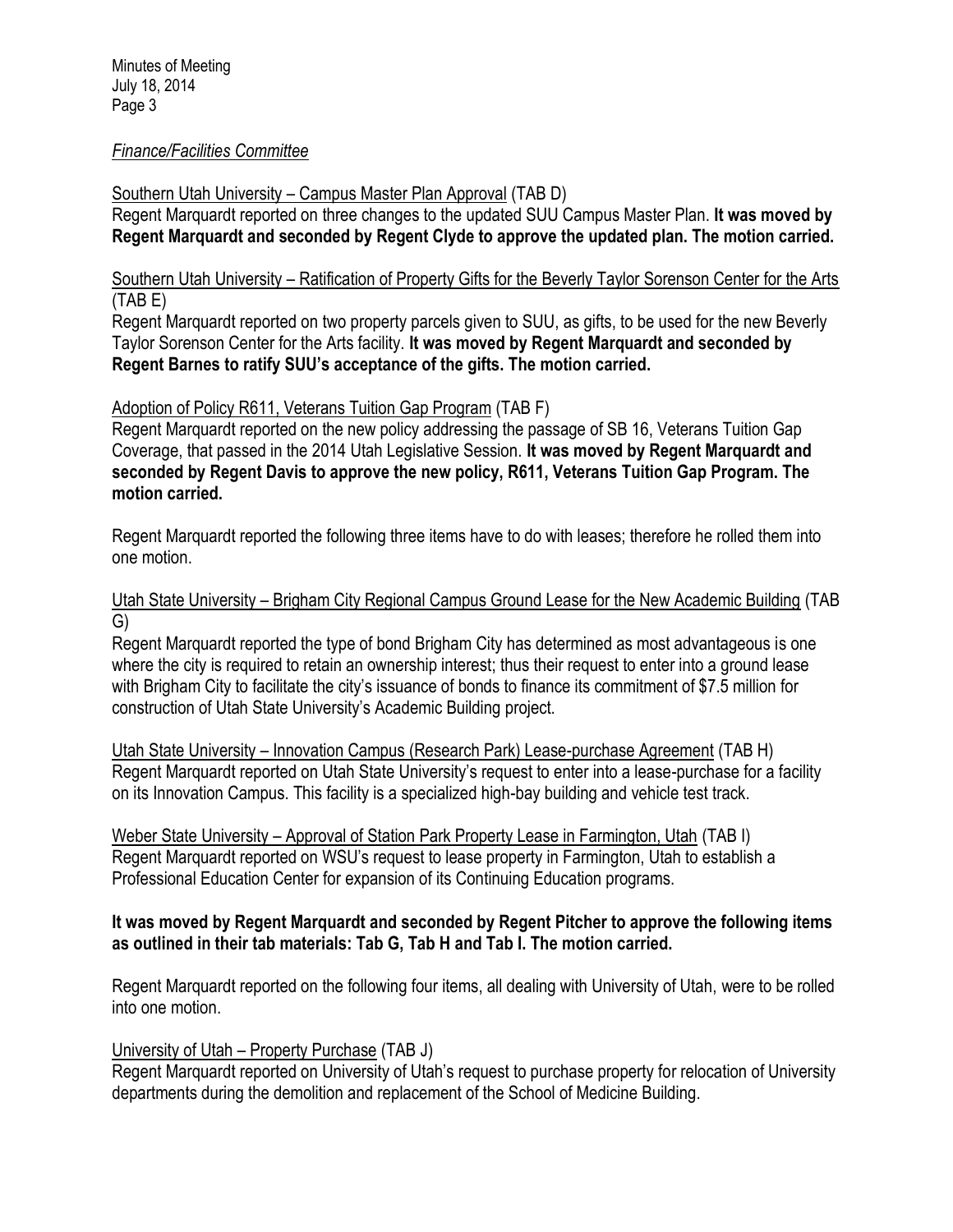Minutes of Meeting July 18, 2014 Page 4

### University of Utah – Energy Efficiency Project Approval (TAB K)

Regent Marquardt reported on the University of Utah's request for approval of an energy efficiency project for three energy intensive major research buildings.

University of Utah – Approval to Remodel the Biomedical Polymers Research Building Remodel (TAB L) Regent Marquardt reported on the University of Utah's request to remodel the Biomedical Polymers Research Building with non-state funds.

University of Utah – Farmington Ambulatory Care Center Project Approval (TAB M) Regent Marquardt reported on the University of Utah's request for design and building approval for an Ambulatory Care Center Facility in Farmington, the purchase of which was approved by the Regents in November 2012.

**It was moved by Regent Marquardt and seconded by Regent Harris to approve the following items as outlined in their tab materials: Tab J, Tab K, Tab L and Tab M. The motion carried.** 

Regent Marquardt reported on the following two items, both pertaining to SLCC, and made one motion to approve both.

Salt Lake Community College – Westpointe Center Property Acquisition (TAB N) Regent Marquardt reported SLCC requests authorization to proceed with the purchase of property that has been identified as the future site for the Career and Technical Education (CTE) and Learning Resource Building.

Salt Lake Community College – West Valley City Property Lease (TAB O) Regent Marquardt reported SLCC requests authorization to lease space in West Valley City for the establishment of a Community Learning Center.

#### **It was moved by Regent Marquardt and seconded by Regent Barnes to approve SLCC's requests as outlined in Tab N and Tab O. The motion carried.**

### USHE Budget Framework for FY 16 (TAB P)

Regent Marquardt reported the budget framework is identical to the one the board approved in May 2014 with the exception of slight modifications. The framework is intended to guide the formulation of the Commissioner's recommendation for the FY 16 budget request, to be approved at the September 2014 meeting. **It was moved by Regent Marquardt and seconded by Regent Clyde to approve the updated Draft Budget Framework. The motion carried.** 

University of Utah – Series 2014A General Revenue and Refunding Bonds Sale (TAB Q) Regent Marquardt briefly reported on this information item. No action was taken.

### 2014-15 Mission Based Funding – Distinctive Mission (TAB S)

Commissioner Buhler reported each institution submitted a revised detailed initiative description to align with the update of the actual legislative appropriation of \$7 million. **It was moved by Regent Theurer and**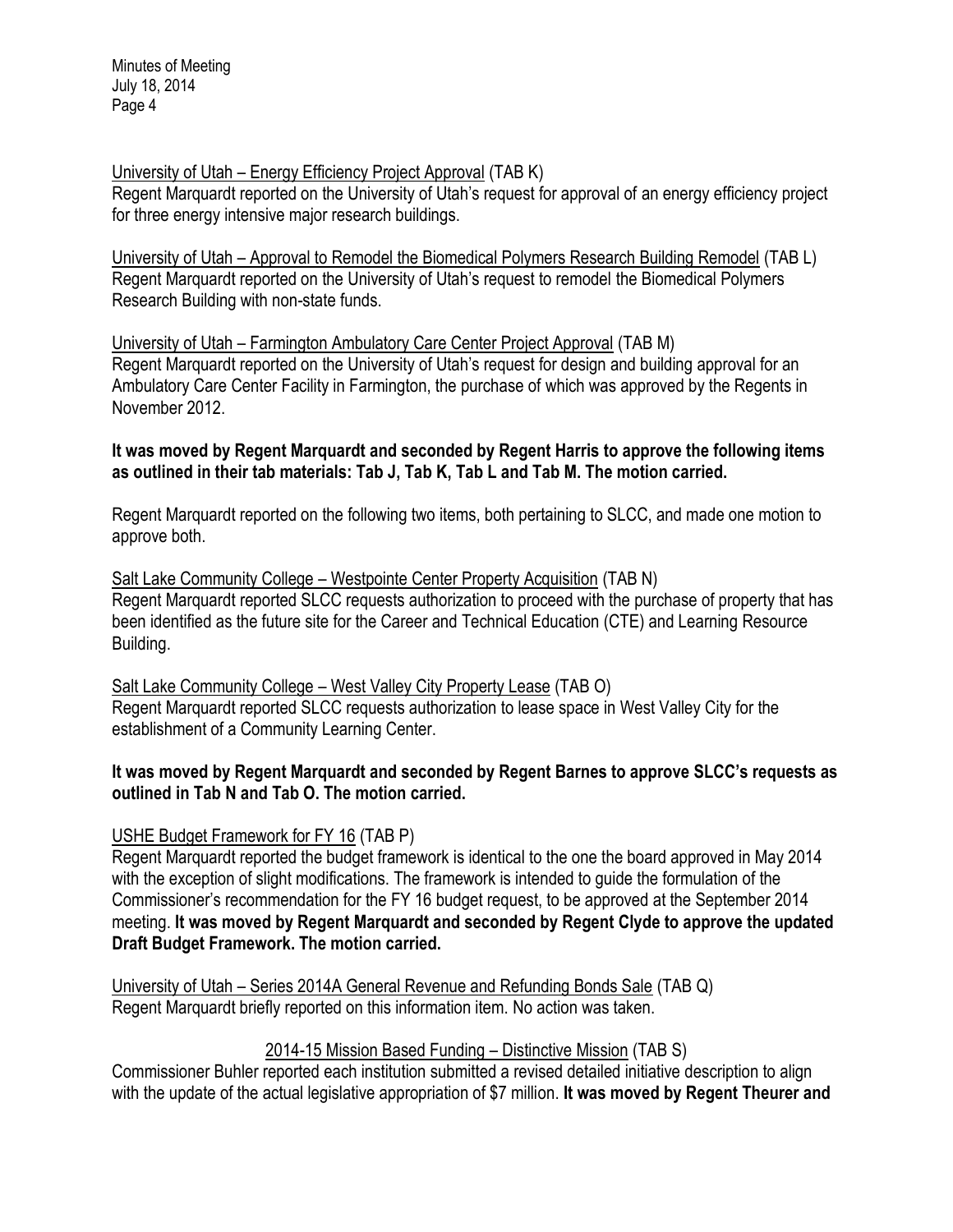#### **seconded by Regent Davis to approve the Distinctive Mission Initiatives and allocations as outlined in Tab S. The motion carried.**

# 2014-15 Mission Based Funding – Acute Equity (TAB T)

Commissioner Buhler reported on the updated Mission-Based Funding [Acute Equity] budget initiatives and allocations from \$69.7 million request to \$50 million allocation. **It was moved by Regent Davis and seconded by Regent Stoddard to approve the Acute Equity initiatives and allocations. The motion carried.** 

## 2013-14 USHE Performance Funding Allocations (TAB U)

Commissioner Buhler reported the first page of the attachment shows what the Regents approved last year and the following pages show each institution's goals and where they are now. **It was moved by Regent Theurer and seconded by Regent Barnes to approve the institutional allocations. The motion carried.** 

# 2014-15 USHE Performance Funding Measures (TAB V)

Commissioner Buhler reported on the proposed performance funding measures for the coming year (2014- 15). **It was moved by Regent Davis and seconded by Regent Theurer to approve each institution's core performance measures, specific measurements, metrics, current data, allocations, and oneyear goal for fiscal year 2015 as outlined in Tab V. The motion carried.** 

# Completion Initiatives and Goals for 2015 (TAB W)

Commissioner Buhler reported to the board on the priority of improving college completion. Presidents Pershing, Wight and Nadauld reported on what their institutions are doing to help improve college completion. **It was moved by Regent Valdez and seconded by Regent Beesley to commend the presidents and institutions of the Utah System of Higher Education for their first year progress in implementing completion strategies as outlined by resolution in July 2013, and to further direct the institutions to develop goals for 2015, by January 1, 2015, as described in the attachment to Tab W. The motion carried.** 

# Resolution of Appreciation

Stephen D. Nadauld

Regent Prince spoke in support of a resolution of appreciation for Dixie State University President, Stephen D. Nadauld, and his many years of service to the Utah System of Higher Education as president of two institutions. **It was moved by Regent Prince and seconded by Regent Clyde to adopt the resolution of appreciation for President Nadauld. The motion carried.**

USHE – Institutional State-funded Capital Development Projects for 2015-16 (TAB X) Associate Commissioner Gregory Stauffer gave the board an introductory presentation regarding the Regents' process for prioritizing capital development projects. He also noted that there had been additional changes on the institution's projects in the last few days that are not part of the original attachment to Tab X.

Regent Marquardt, Chair of the Capital Facilities Committee, reported to the board the committee's discussion around possibly putting together a ranked package for the Building Board surrounding a theme,